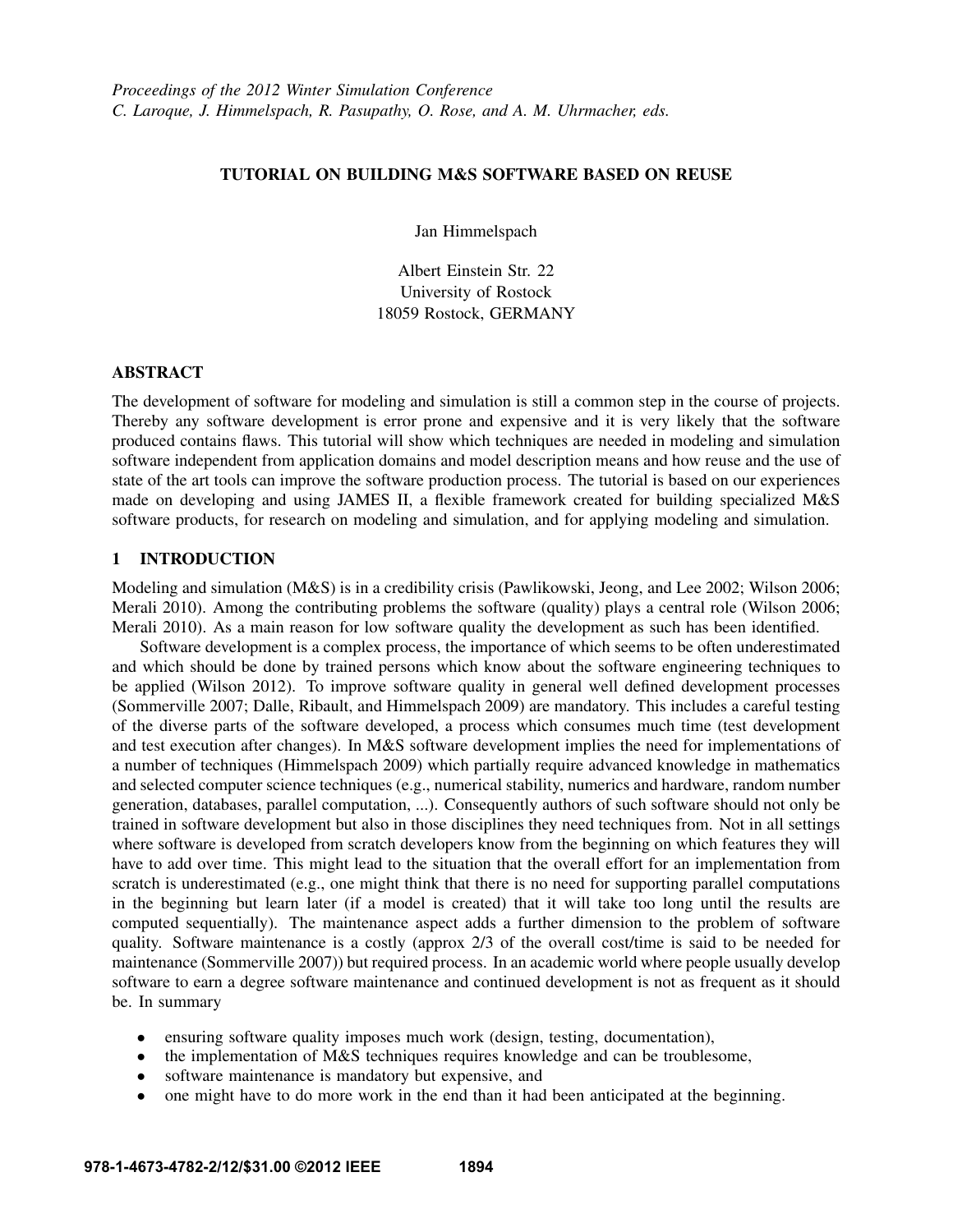Minar, Burkhart, Langton, and Askenazi (1996) wrote more than a decade ago: "Once a field begins to mature, collaborations between scientists and engineers lead to the development of standardized, reliable equipment (e.g., commercially produced microscopes or centrifuges), thereby allowing scientists to focus on research rather than on tool building. The use of standardized scientific apparatus is not only a convenience: it allows one to "divide through" by the common equipment, thereby aiding the production of repeatable, comparable research results." This would help to resolve the issues we explained before but means that we are in the need of more reuse.

Examples like SWARM (Minar et al. 1996) already show that a continued development can be very fruitful in mid term to long term but such examples have the problem that they still have a limited applicability and thus a limited reusability: They are created for certain modeling domains / applications and are thus not generally reusable.

Several approaches have been undertaken in scientific computing to provide reusable functionality. A number of libraries, e.g., SSJ (L'Ecuyer and Buist 2005) and Colt (CERN 2012), have been developed for scientific computing, but as they provide only limited support (see Section 3) their usage is not sufficient to overcome all of the problems associated with creating a software for M&S mentioned before.  $\mu$ sik (Perumalla 2005), based on a micro kernel, offers reuse for the development of a special group of computation algorithms for one modeling means (logical processes) and is thus too restricted as well. More work in the M&S community deals with reusable model (components). E.g., in SimBeans (Praehofer, Sametinger, and Stritzinger 2001) the Java bean component model is facilitated, the HLA (Kuhl, Weatherly, and Dahmann 2000) allows to reuse models (computed by an extra piece of software), COMO (Röhl and Uhrmacher 2006) and the approach by Szabo and Teo (2011) focus on composing models by well defined specialized languages and mechanisms. Valentin, Verbraeck, and Sol (2003) examined the impact of using building bricks to create models, to use model libraries is common in software like MatLab/SimuLink or those based on MODELICA (Elmqvist, Mattsson, and Otter 1998). Others allow to combine models created in different formalisms / languages (and thus to reuse those), e.g., Möbius (Clark et al. 2001). Herein we concentrate on reuse for creating MSSP (Modeling and Simulation Software Products) and not on reuse for creating models.

One of the aspects making software development in M&S more complicated can be tracked down to terminology and associated with that to different view points. Many developers in M&S do not seem to know whether there software is a framework, a library, an architecture, a platform, a tool, ... as they use all these terms arbitrarily to describe their software making it hard to decide whether the software at hand is reusable for the current purpose. Further on not all approaches clearly separate between model, its computation, and the experiment definition. As separations of concerns is the key concept for intensive reuse any unnecessary mixture of concepts hampers reuse.

Herein we discuss how software products for M&S can be created to allow maximum reuse and how such products can be built based on reuse, i.e., we do not deal with building different models or experiments.

In the following Section we give a condensed overview of reuse techniques for software developments. Section 3 presents M&S techniques reusable in principle. Section 4 will show how a plug-in based framework can be used to create new M&S software products and how it can support research on M&S methods.

#### 2 REUSE TECHNIQUES IN SOFTWARE DEVELOPMENT

Reuse and separation of concerns are inseparably intertwined. A consequent separation of concerns (SOC) allows to identify elements which can be extracted from a complex piece of code and to hide the functionality behind an interface. This reduces on a first glance code complexity and on a second view it allows to come up with alternative solutions for the code extracted. One approach to build systems based on the SOC and reuse is to use components (Szyperski 2002). A step beyond the pure SOC is the identification of patterns, e.g., Gamma, Helm, Johnson, and Vlissides 1995, which can further help to create software based on reuse and to design software products, which lend themselves for reuse.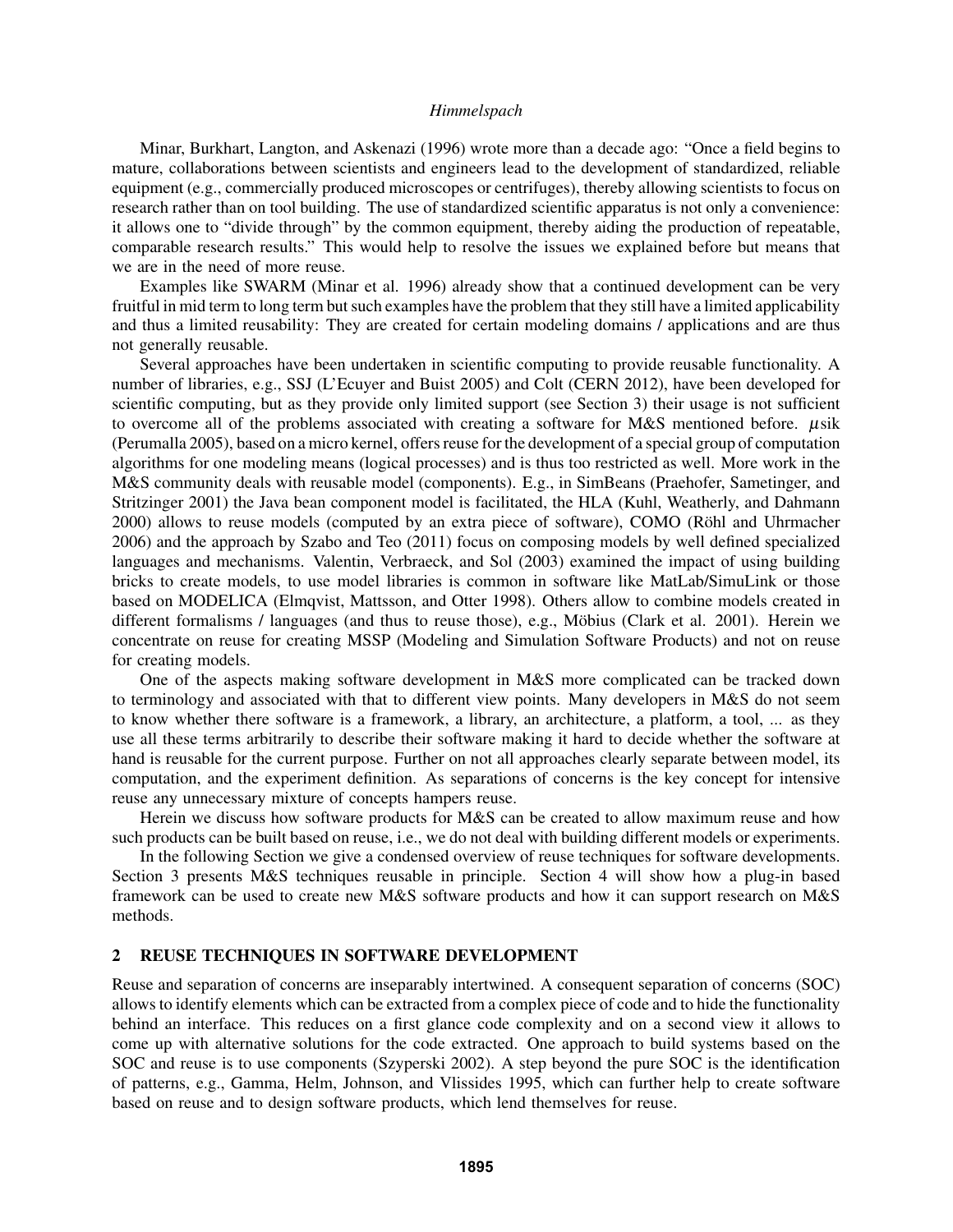Some languages (e.g., Delphi) provide building bricks for software based on the idea of visual components. In such languages at least the user interface can be created by dragging, dropping, and connecting reusable visual elements.

A common way to provide reusable functionality are **libraries** which are frequently used (e.g., dynamic link libraries). Languages like C and Pascal support this view on the language level by allowing to include files / units providing such functionality natively.

Frameworks extend the idea of a library by providing control logics, combining the functionality provided internally, to further ease the creation of applications for the domain the framework has been created for (Madsen 2003). An example is the Eclipse framework which eases the creation of integrated development environments for programming languages.

Workbenches allow to combine (e.g., by using pipes and filters) diverse tools (software dedicated to a single purpose, e.g., a compiler) to build more complex functionality.

Further on a number of techniques have been developed to provide access to reusable functionality. Among those the idea of services is of central interest as it maps well to recent developments like cloud computing or multi core computers. Services encapsulate reusable functionality which can be acquired from the outside through well defined interfaces.

This short overview shows that reuse is nothing new and that different techniques have been developed to support reuse. In the following two sections the two more classical approaches are discussed in more detail followed by a section on the plug-in concept which allows to create more flexible applications.

#### 2.1 Reuse Provided by Libraries

Libraries provide a set of methods (data structures and algorithms) which can be reused in software. Such methods (e.g., data structures like queues, algorithms like sorting methods, etc.) can be integrated in new software as if it would have been created directly for the software. The advantage is that one usually do not need to worry about the actual implementation — you can "simply reuse" the functionality available. Programming languages such as Java ship with a set of such libraries, e.g., providing data structures like lists etc. The integration of functionality from a library is thereby usually hard coded: even if alternative methods implement the same interface (e.g., List in Java) one usually writes declarations like

List myList =  $new$  ArrayList();

This makes it rather difficult to exchange the list implementation used later on (as the code needs to be modified). However, the coding effort is significantly reduced, as well as the number of potential bugs in the new software created.

#### 2.2 Reuse Provided by Frameworks

The intention of a framework is to ease the development of software products for the domain they are created for. A framework can be used as a library but it provides even more to further ease the creation of software. Frameworks contain more complex processes which represent typical parts of software from the domain which can be reused out of the box and which combine the library functionality shipping with the framework.

For example in a framework for M&S software we could have an Experiment class which can be used to execute experiments.

```
/ / . . . y o u r c o de
Experiment myExperiment = new Experiment (myModel);
// e.g., define which configurations to be executed
setup Experiment Parameters (my Experiment);
// e.g., attach observers to visualize the progress of the experiment in your GUI
```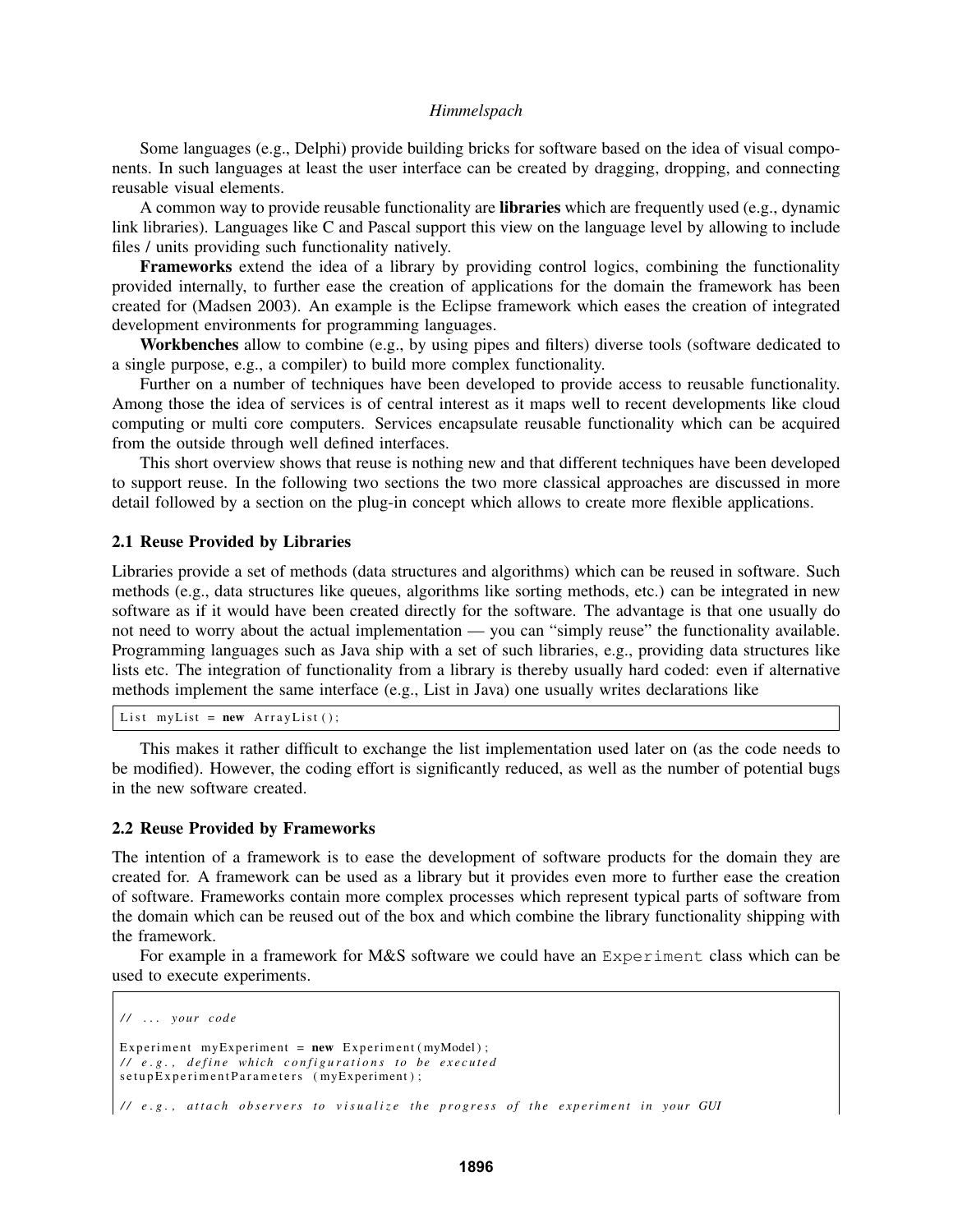```
attachObserver (myExperiment);
myExperiment. execute ();
```
This class may internally use lots of the functionality provided by the framework (like model reading, parameter computations, model computation algorithms, etc ...), however, that's completely hidden from a user. Further on, as being part of a framework, such classes like the Experiment class used above typically provide the ability to control (start, stop, observe, etc ...) the processes started, e.g., using an observer mechanisms which allows to embed such a piece of functionality seamlessly and with less coding efforts into specialized software products.

A framework does provide more reusable elements and thus further reduces the coding effort and thus the number of potential bugs in a new software as well. However, still, all the connections between the diverse elements in the software are hard coded, i.e., you need to recompile your application to exchange elements.

### 2.3 Reuse and Plug-ins

Plug-ins, i.e., the ability to add functionality to an installed software package without the need to recompile parts of the software, are a commonly used concept (e.g., web browser, office software, Eclipse).

Plug-ins (aka extensions) are of a type (plug-in type) and are provided for an extension point. Software products may only provide one extension point or they may differentiate a number of plug-in types. For each of the types interfaces may exist which plug-ins have to implement / via those plug-ins can access the software they are installed in. Each plug-in based software requires a plug-in management component where plug-ins are registered and where they can be retrieved from.

For example (assuming a plug-in type *List*):

List myList = PluginManagement.getInstance (ListImplementation, parameters);

This means that the decision which implementation to be used is moved to the management class which can make this decision based on the plug-ins currently available. Users can install plug-ins developed by third parties which make such systems adaptable, flexible, and, if the plug-in concept is consequently applied, scalable.

## 3 REUSABLE ELEMENTS OF M&S SOFTWARE

Languages like Delphi provide a library of reusable elements (e.g., buttons, text views) which ease the creation of user interfaces of applications. But what are reusable elements for M&S software? The following table gives such reusable elements (see also Himmelspach 2009) and shows which of those are available in a programming language, two libraries, and one framework usable for creating MSSP.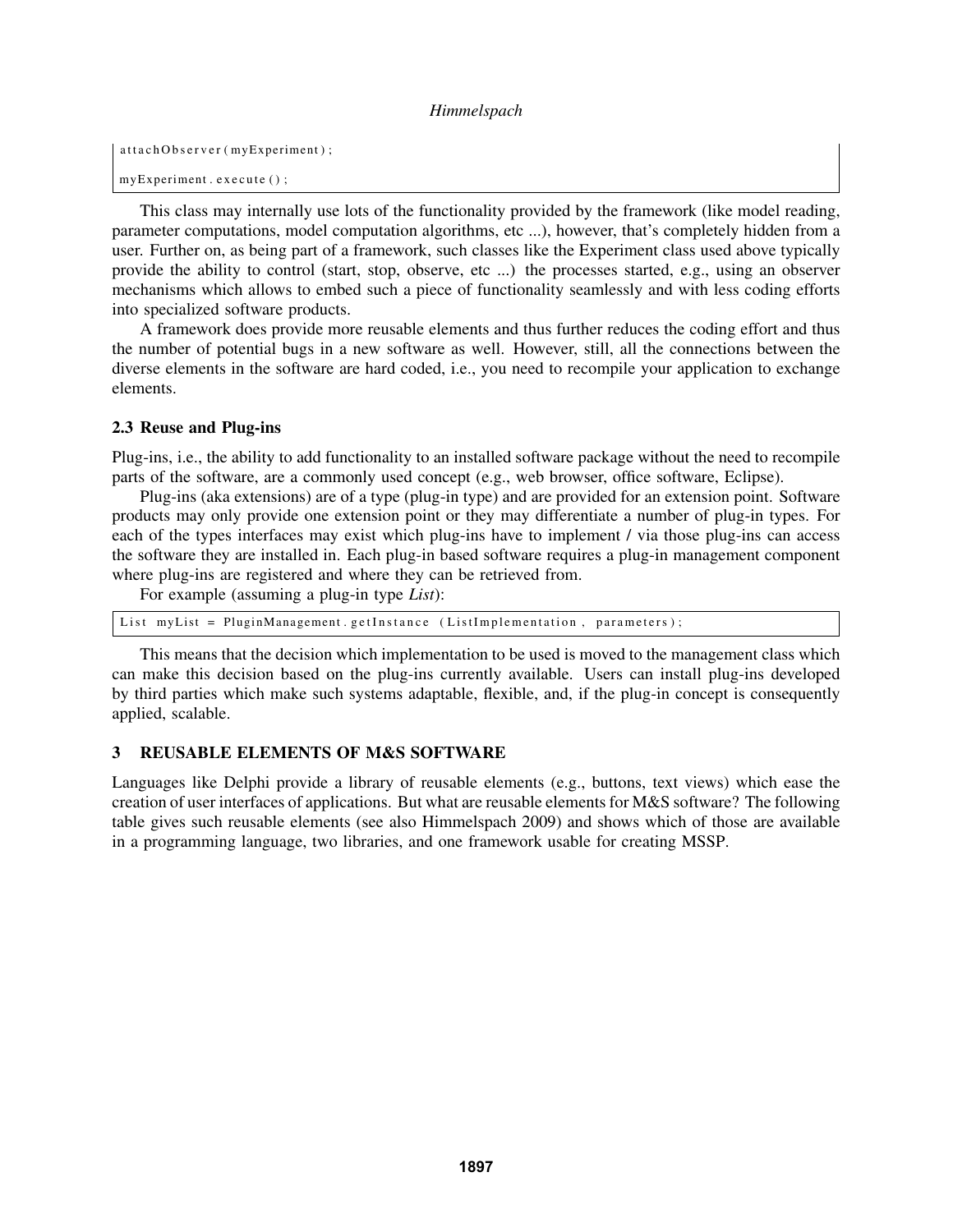| <b>Reusable element</b>           | <b>Programming language</b> | <b>Libraries</b> |      | <b>Framework</b>       |
|-----------------------------------|-----------------------------|------------------|------|------------------------|
|                                   | Java                        | SSJ              | Colt | <b>JAMES II</b>        |
| event queues                      | yes                         | yes              | no   | yes                    |
| random number generators          | yes                         | yes              | yes  | yes                    |
| random distributions              | no                          | yes              | yes  | yes                    |
| random seeds generators           | no                          | yes              | yes  | yes                    |
| replication criteria              | no                          | no               | no   | yes                    |
| data sinks                        | no                          | no               | no   | yes                    |
| computation stop criteria         | no                          | no               | no   | yes                    |
| optimization algorithms           | no                          | no               | no   | yes                    |
| statistical methods               | no                          | yes              | yes  | yes                    |
| graphical output (charts,)        | no                          | yes              | yes  | yes                    |
| logging support                   | yes                         | no               | no   | yes                    |
| <b>GUI</b> framework              | basic                       | no               | no   | special (use optional) |
| experiment control                | no                          | no               | no   | yes                    |
| experiment persistence            | no                          | no               | no   | yes                    |
| parallel configurations           | no                          | no               | no   | yes                    |
| parallel replications             | no                          | no               | no   | yes                    |
| computation server support        | no                          | no               | no   | yes                    |
| partitioning algorithms           | no                          | no               | no   | yes                    |
| resilience                        | no                          | no               | no   | yes                    |
| automated selection of algorithms | no                          | no               | no   | yes                    |
| benchmarks                        | no                          | no               | no   | yes                    |
| reporting                         | no                          | no               | no   | yes                    |
| dynamic calculation trees         | no                          | no               | no   | yes                    |
|                                   |                             |                  |      |                        |

This comparison only includes Java related approaches but the general relations between the features provided by a general purpose programming and those delivered by dedicated libraries and frameworks hold always true.

All the elements given here are independent from concrete applications and most are independent from concrete modeling means as well.

# 3.1 Requirements of Reusable M&S Software

Due to the number of application domains, modeling formalisms, experiments, and hardware infrastructures a reusable MSSP needs to be as flexible as possible. Such a software should not be created with any concrete of these dimensions in mind. Further on the software reused should have been developed based on a well-defined architecture, developed in a well-defined setup, carefully tested, and documented (Dalle, Ribault, and Himmelspach 2009). The software reused should still be maintained and open (source code available) as otherwise time invested might be lost as soon as a problem has been identified in the reused project.

# 4 A REUSABLE SOFTWARE FOR THE DEVELOPMENT OF SOFTWARE FOR MODELING AND SIMULATION: PLUG'N SIMULATE AND JAMES II

Before we motivated reuse, we have shown what could be done to achieve reusable software, and we have shown what could be provided as reusable bricks for building M&S software. These insights lead to the development of an architecture named "plug'n simulate" (Himmelspach and Uhrmacher 2007b; Dalle, Ribault, and Himmelspach 2009). Thus JAMES II is based on extension points and extensions which is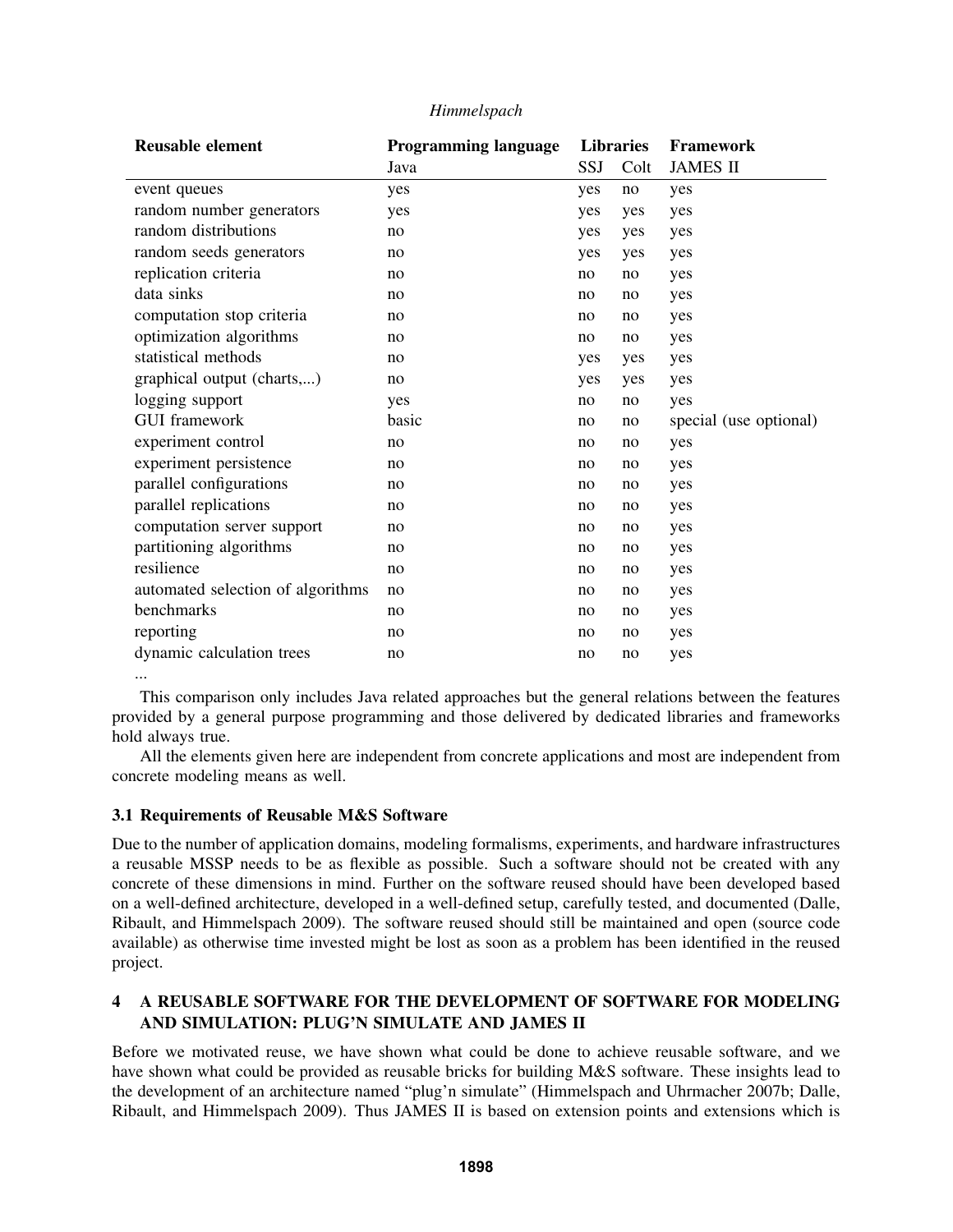the base for adding functionality to the software by everyone. Further on JAMES II has been created as a framework to provide at a maximum degree support for those developing specialized M&S software.

This makes JAMES II one example for reusable software which we will use from now on to show how MSSP can be built based on reuse. Further on we will show how research can be facilitated by such a software product as well.

JAMES II is available as open source and it has been created using software development means like repositories, unit testing, code analysis, continuous integration, and more to increase the trust in the product. It is distributed under an open source license which allows to reuse JAMES II, to extend JAMES II and to distribute your software built based on JAMES II.

#### 4.1 Reusable Code

JAMES II has been created for reuse and developments for JAMES II are either developments to be added to the core (which has no further dependencies) or they are added to sub projects (e.g., support for a process algebra modeling formalism).

The core of JAMES II comprises more than 38,000 logical lines of code in  $\approx$  2000 classes grouped in  $\approx$  340 packages. These lines have been developed in between 2003 and 2012 with a varying number of contributors. Most of the code has been supplied by three authors which are in the project for 9, 7, and 4 years. To illustrate the efforts required we use in addition a less subjective measurement, COCOMO  $II^{\mathbb{M}}$ , with all options left on "nominal", besides the personnel expert levels trimmed to represent a "perfect" setting (assuming that the programmer is a perfect analyst, programmer, has a very high application, platform, and language/toolset experience, and is fully available for the project), and highly using supporting software tools. Based on the lines of code of the core we computed that more than 31 person months are needed to create this piece of software. This time span has to be multiplied with 5 by just lowering the personnel expertise and tool usage levels to mean values (which holds true if you assume that an author of such a software might not be a perfectly trained and experienced software engineer). And this is only the code available in the current release of the core, not including concrete modeling means, models or experiments. If you don't need 75% of this code you would still need, according to the optimal settings, 7 person months.

It is important to note that not all code which might be required to build a MSSP is placed in the core. For example data collection means (DB access, CSV files, etc.) or extended event queues are not included.

Even if you argue that this cost model is far from being perfect and that you need less than 25% of the functionality provided, it may help to understand that already building the basic functionality can consume a considerable amount of time which can be totally saved by reuse.

#### 4.2 Building M&S Software Based on Reuse

There are several alternatives how JAMES II can be used to assist you in creating your specialized M&S software. We believe that it does not make much sense that everyone interested in creating a specialized M&S software should implement all the methods he needs in the end from scratch: why not reuse functionality required and only implement the functionality which is missing or of which you don't like the implementations of? That's what JAMES II has been created for: based on a pure plug-in architecture (plug'n simulate). In the following we describe the alternative reuse options and shortly give some pros and cons for each.

#### 4.2.1 Using JAMES II as Library (simple)

JAMES II can be used as a library. Therefore you can simply use the interfaces and implementations provided by JAMES II, e.g., instead of those provided by Java. For example, you will no longer use the Queue interface of Java but the IEventQueue interface of JAMES II.

The small example used here is basically the classical Hold operation (see Algorithm 1). The computation will last until there are no more events to be processed or until we reached a pre-defined point in time.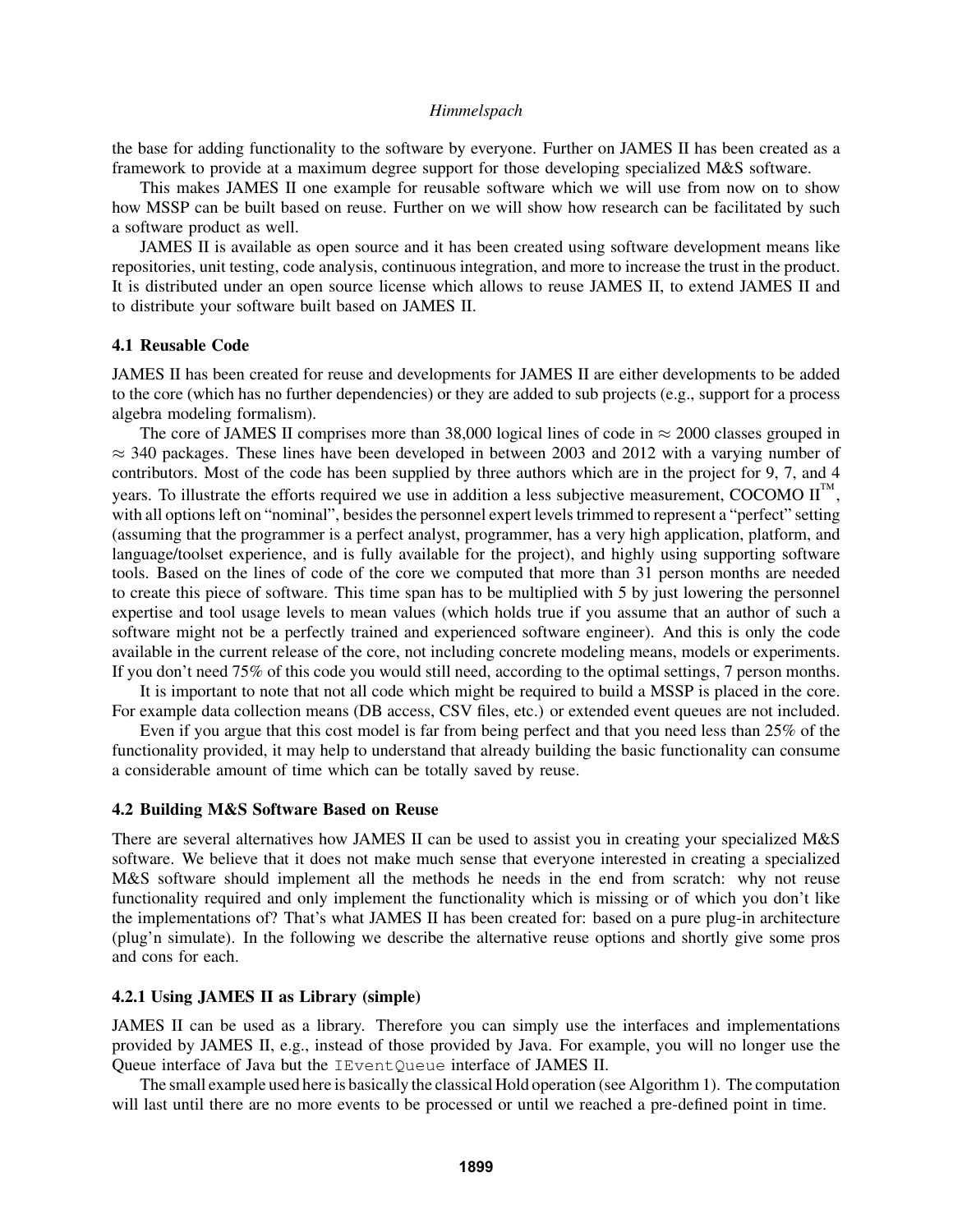Algorithm 1 Model computation based on the hold loop using a selected implementation provided by JAMES II. Stop condition is a fixed time value.

```
class MyProcessor extends Runnable {
double stopTime;
boolean stopping = false;
/∗
 ∗ Method t o e x e c u t e a model c o m p ut ati o n .
 ∗/
void run () {
  IEventQueue queue = new PriorityEventQueue ();
  double time = 0.;
  / / f i l l t h e q ue ue
  init();
  while (! queue . is Empty () && (Double . compare (time, stopTime) < 0) && ! stopping) {
    nextStep();
  }
}
void nextStep() {
  Entry <Event, Double> event = queue.dequeue();
  / / a dv a nce t h e ti m e
  time = event.getTime();
  / / e x e c u t e t h e e v e n t
  List <Entry <Event, Double >> newEvents = model.executeEvent (event);
  / / e n q ue ue new e v e n t s
  for (Event newEvent : newEvents) {
    queue . enqueue (newEvent);
  }
}
... //e.g., methods to stop execution
```
#### Pros

- minor changes to existing code (for integration and removal)
- your user interface remains untouched

#### Cons

- less flexibility
- manual adaptation of code needed to adapt computation to problem characteristics (e.g., to change the event queue implementation because another one could perform better)
- many features of JAMES II remain unusable (experimentation layer, automatic configuration, etc)
- only implementations known during development time can be used

Some of the implementations provided within JAMES II are classical methods in a library (e.g., parts of the math, the computation tree, graph classes, etc). They have to be always reused in this manner.

#### 4.2.2 Using JAMES II as Library (extended)

JAMES II is based on plug-ins and thus during application development we do not necessarily know which event queue implementations (or other plug-ins for different plug-in types) will be available. On startup JAMES II will search for plug-in types and plug-ins and register those in a central registry. This registry can be queried to get a factory which with we can create the functionality required.

For example, we can change the example given above to use more interfaces and factories shipping with JAMES II (see Algorithm 2). The event queue is now dynamically retrieved from the registry. As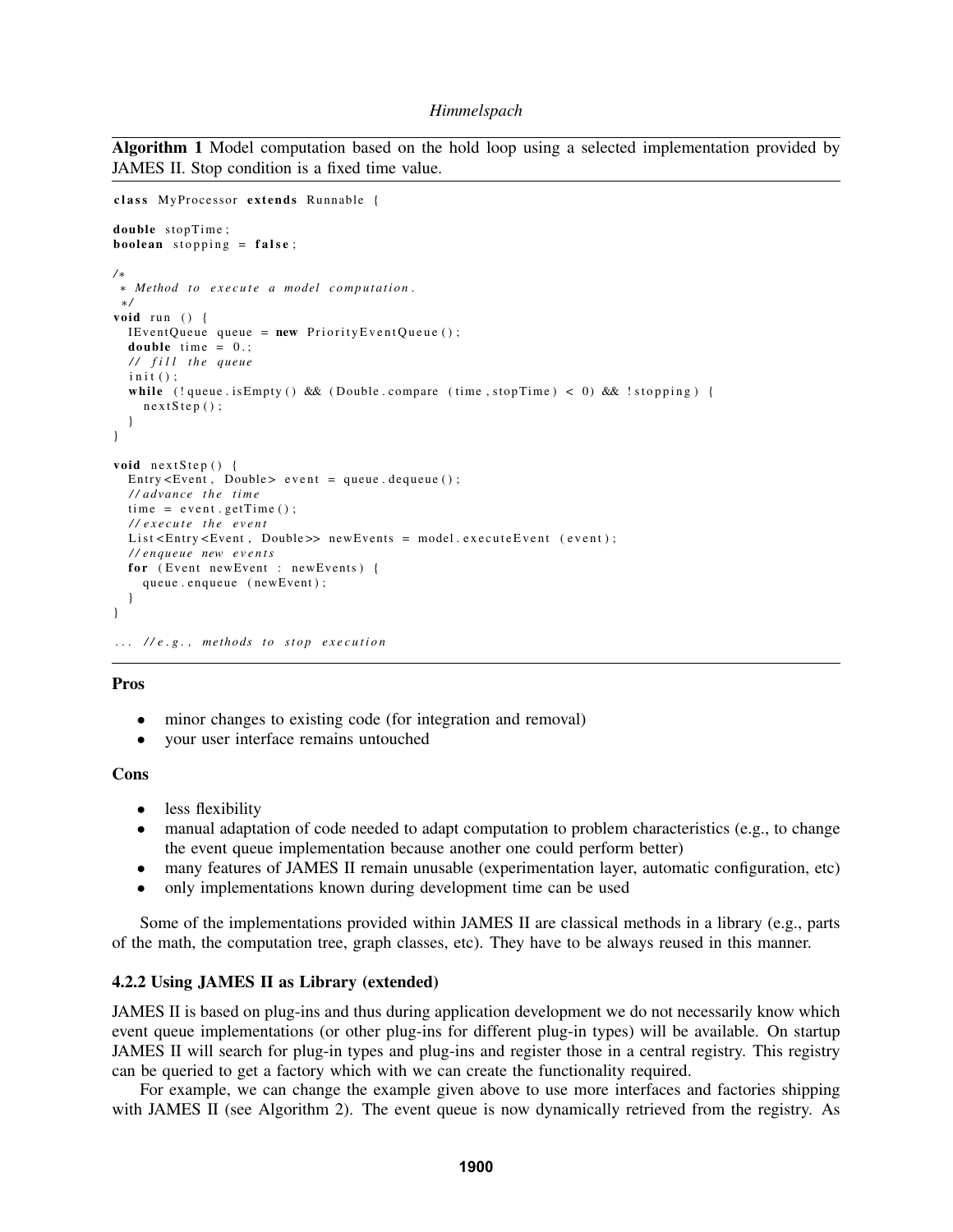parameters the model and the computation algorithm can be passed to allow the registry to select a "good" one. The stopPolicy replaces in the example the fixed time based cancellation by an arbitrary one. Here we assume that it has been created beforehand.

Algorithm 2 Model computation using the registry of JAMES II to retrieve an arbitrary instance of the functionality (event queue) required. Arbitrary stop condition can be retrieved from the registry of JAMES II by instance creating class.

```
class MyProcessor extends Runnable {
IC omputation Task Stop Policy stop Policy;
boolean stopping = false;
IEventQueue queue;
public MyProcessor (IModel model, IComputationTaskStopPolicy stopPolicy) {
  super (model);
  this stopPolicy = stopPolicy;queue = SimSystem.getRegistry ().getFactory (AbstractEventQueueFactory.class, parameter).create (
       parameters);
  / / f i l l t h e q ue ue
  init();
}
/∗
∗ Method t o e x e c u t e a model c o m p ut ati o n .
 ∗/
void run () {
  double time = 0.;
  while (!queue.isEmpty () && !stopPolicy.hasReachedEnd () && !stopping) {
    nextStep();
  }
}
void nextStep() {
  Entry < Event, Double> event = queue. dequeue ();
  / / a dv a nce t h e ti m e
  time = event.getTime();
  / / e x e c u t e t h e e v e n t
  List <Entry <Event, Double >> newEvents = model.executeEvent (event);
  / / e n q ue ue new e v e n t s
  for (Event newEvent : newEvents) {
    queue . enqueue (newEvent);
  }
}
... // e.g., methods to change stopping condition; to stop computation etc ...
```
### Pros

- still minor changes to existing code (for integration and removal)
- more flexibility than in the simple case
- implementations unknown during development time can be used
- your user interface remains untouched

#### Cons

• many features of JAMES II remain unusable (experimentation layer, automatic configuration, ...)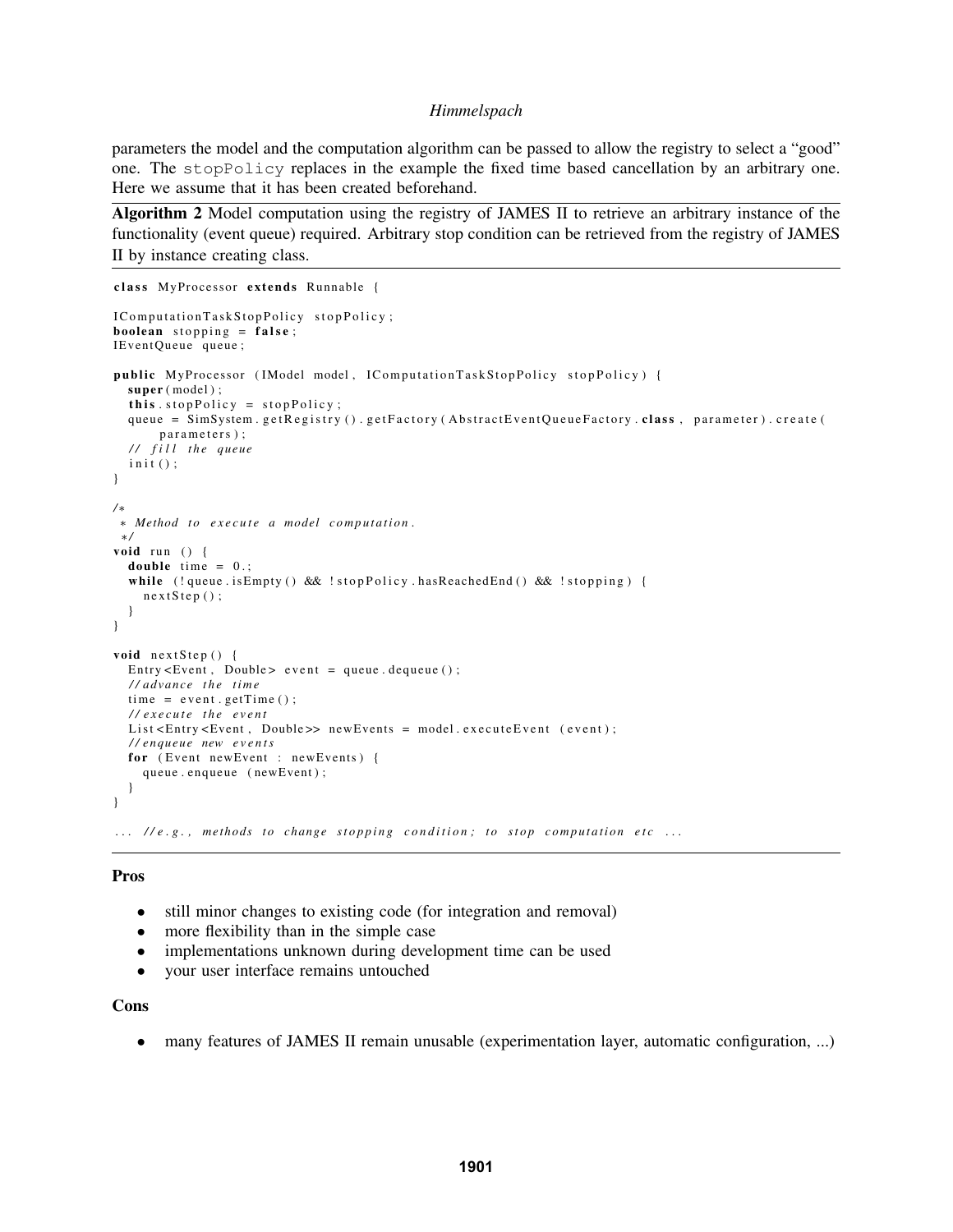#### 4.2.3 Using JAMES II as Framework (backend)

JAMES II has been designed as a framework and thus this type of reuse offers the most for your specialized M&S software. Still your software stays your software, i.e., your software XYZ is still XYZ if based on JAMES II. If JAMES II is used as backend the registry becomes the central resource for functionality in your application. Whenever one needs a special functionality, e.g., a special distribution, the registry can be queried for an implementation. Further on experimentation will be handled by the experimentation layer of JAMES II. The computation algorithm/simulator and even its configuration will be automatically determined by JAMES II in the background. To provide these implementations to JAMES II they may need to implement special interfaces (to fulfill the requirements of the plug-in types). For example, the IProcessor interface needs to be implemented by your computation algorithms and models need to implement the IModel interface. Using functionality like event queues is thereby still like given in the example before. Everything else you might need for doing experiment should be handled by the experimentation layer and in case that the functionality you need does not exist (e.g., a special replication criteria) you can add this as a new plug-in.

Algorithm 3 Model computation using extended functionality in JAMES II. Implementation effort is reduced on the code required for the computation of a single step. Stop condition creation, getting event queue, loop control etc. is handled by the framework, respectively by the factory classes for plug-in instances.

```
class MyProcessor extends RunnableProcessor {
IEventQueue queue;
public MyProcessor (IModel model, IEventQueue queue) {
  super (model);
  this . queue = queue;
}
/∗
 ∗ Method t o e x e c u t e a s t e p i n a model c o m p ut ati o n .
 ∗/
void nextStep () {
  Entry \lt Event, Double > event = queue. dequeue ();
  / / a dv a nce t h e ti m e
  set Time ( event . get Time ( ) );
  / / e x e c u t e t h e e v e n t
  List <Entry <Event, Double >> newEvents = model.executeEvent (event);
  / / e n q ue ue new e v e n t s
  for (Entry<Event, Double> newEvent : newEvents) {
    queue . enqueue (newEvent);
  }
}
}
```
The small examples used before has been altered (see Algorithm 3) so that JAMES II takes over more responsibility. Dealing with stop policies and looping is controlled by JAMES II now. Further on additional features like manual cancellation and pausing are added automatically. By inheriting from the RunnableProcessor the IProcessor interface is implemented automatically. Pros

- all features of JAMES II are usable (experimentation layer, automatic configuration, ...)
- maximal flexibility
- implementations unknown during development time can be used
- actively maintained frameworks like JAMES II are being constantly under development and very likely to be improved in the future: if your application is based on such a framework it automatically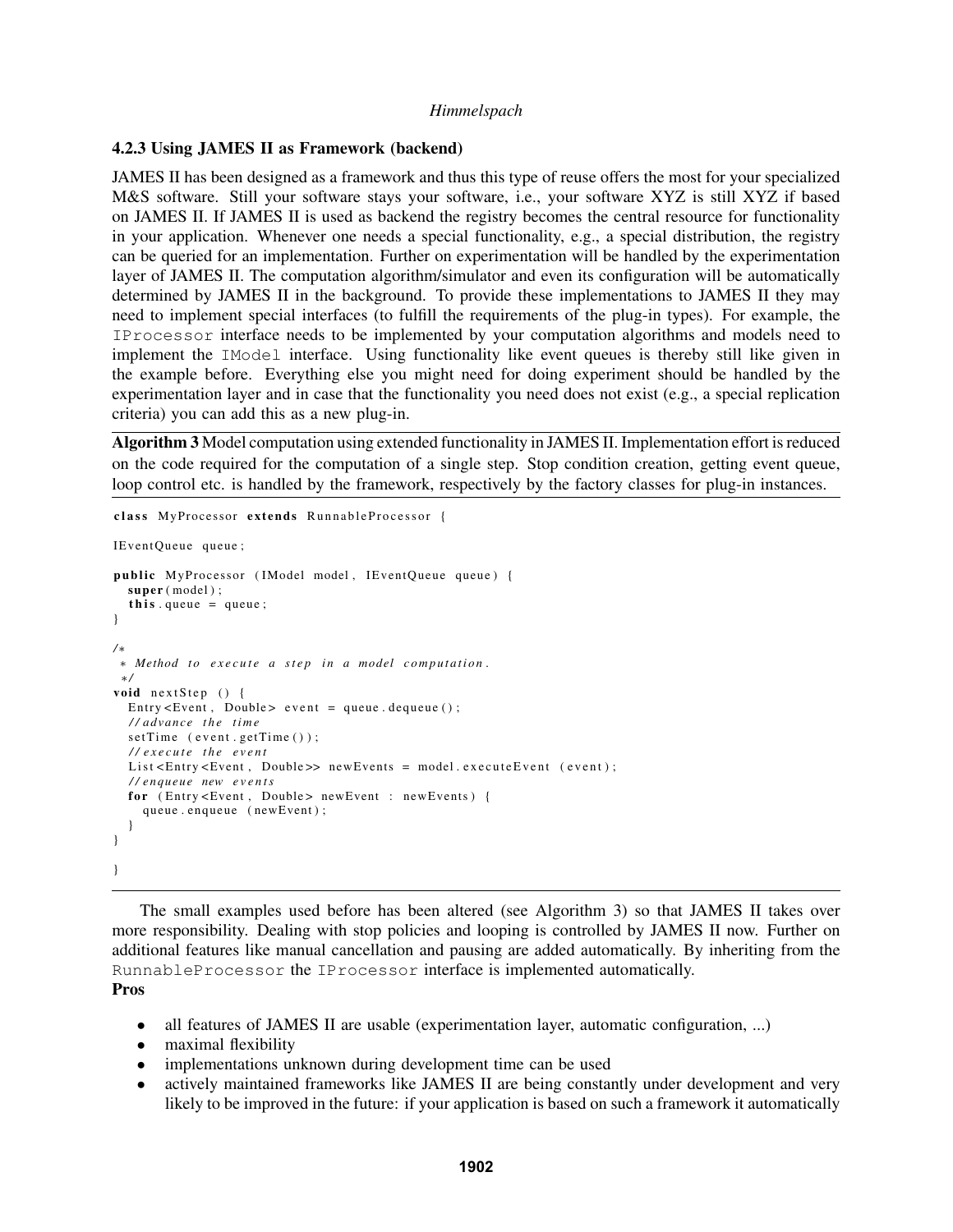*Himmelspach*



Figure 1: JAMES II can be used as an environment which can be extended via plug-ins by modeling means and any number of editors dedicated to these. Other functionality, e.g., for setting up an experiment, can be reused for any of those.

inherits these improvements, e.g., a bug fix in or new implementations of an event queue will be available to your application, almost for free

- your user interface remains untouched
- users can concentrate on their research topic (e.g., novel computation algorithms, novel modeling means) and do not need to worry about the experimentation layer etc ...

### Cons

• major changes to existing code (for integration and removal)

# 4.2.4 Using JAMES II as Environment

As not everyone interested in M&S likes the idea to create a complete application from scratch we created a second framework in our framework: a framework for graphical user interfaces. Based on this framework we created a simplistic environment which can be extended using the JAMES II plug-in system as well. You can add editors for your modeling language and reuse the experiment setup dialogues etc (see Figure 1).

This case can be combined with the framework use case in case that a new modeling formalism shall be added but no specialized GUI shall be created. The pros and cons are those mentioned above (using as framework) plus

# Pros

• you get pre-fabricated GUI elements

### Cons

• the interface of your application will most likely need to be changed as well if you already have an implementation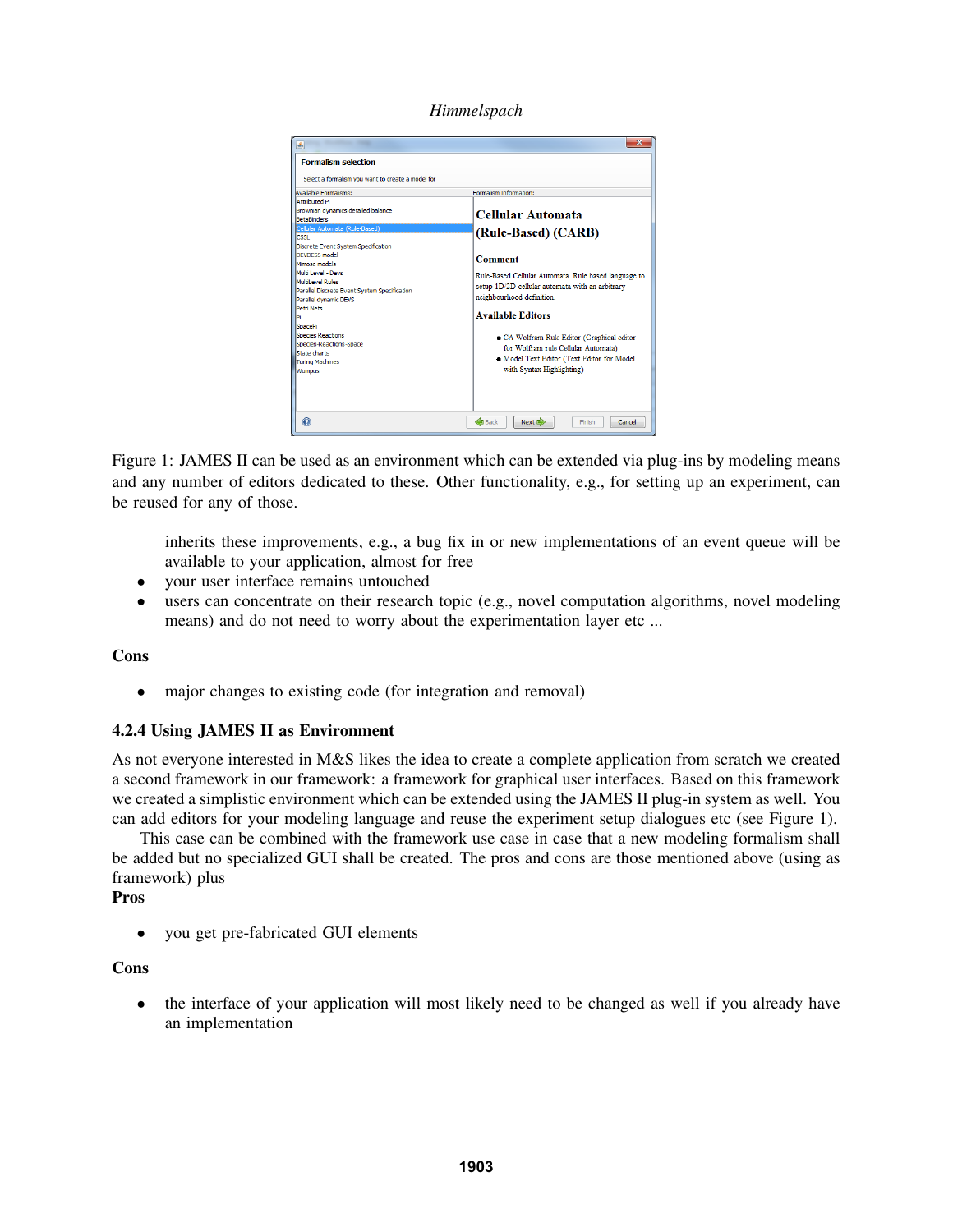# 4.2.5 Using JAMES II as Workbench

JAMES II can be used to control any external software by using the experimentation layer as well. This means that instead of reusing internal functions and plug-ins the software (and all models realized for etc) is integrated as a black box. JAMES II than simply calls this software during the course of an experiment. Pros

- no changes to your software needed (as long as it does not prevent parallelism, i.e., being called more than once)
- exploits partial features of the experimentation layer

# **Cons**

- techniques/methods provided by JAMES II are not used (e.g., event queues, etc.)
- experiment control techniques (like stop policies) cannot be used
- JAMES II does not know what has been used in the software called (e.g., cannot control random number generation)
- data conversion might be troublesome (parameters needs to be transferred to the external application; data needs to be transferred from the external application to JAMES II)

# 4.3 Research for M&S Based on Reuse

Above we have shown that building software based on reuse can reduce the amount of code to be written and that one can inherit functionality which otherwise would have to be coded explicitly. Herein we will illustrate how code reuse can support doing (practical) research: often at least prototypes have to be developed to illustrate that a theoretical approach works in reality.

# 4.3.1 Developing New Modeling Means

For M&S many languages / modeling formalisms have been (Clema 1978) and are still being developed, e.g., Uhrmacher et al. 2008. In addition to the formal development of the language (syntax and semantics) each language development is usually accompanied by a (prototypical) implementation. For such an implementation you need at least

- classes/methods/data structures to represent instances of the model,
- methods to compute the model (aka simulators), and
- a mechanism to setup a simple experiment with example models.

However, this minimal set does not make the implementation necessarily reusable, neither by the author (if the experiments to be done leave the level of simple examples) nor by others for any experiments they might be interested in.

For example, Attributed Pi, a formalism created in a phd thesis (John 2011), has been realized with approx. 2300 logical lines of code based on JAMES II. According to the aforementioned cost model this means approx. 7 person months (leaving everything (complexity, experience, etc.) on the mean values). Thereby this implementation was done based on an implementation available for Stochastic Pi which reduced the amount of code to be written. Thus reuse of available implementations to build the new modeling means on plus the absence of the need to create the surrounding elements (experiment control etc.) leaves time in a thesis to work on further projects (languages, cooperations, etc ...).

Further on realizing the mandatory set is further simplified by the methods and data structures provided by the framework (e.g., random numbers, distributions, event queues) and by enforcing, from the beginning on, a strict separation of concerns for the new modeling means (e.g., dedicated parser to build instances of the model from a textual description, separation of model and computation classes).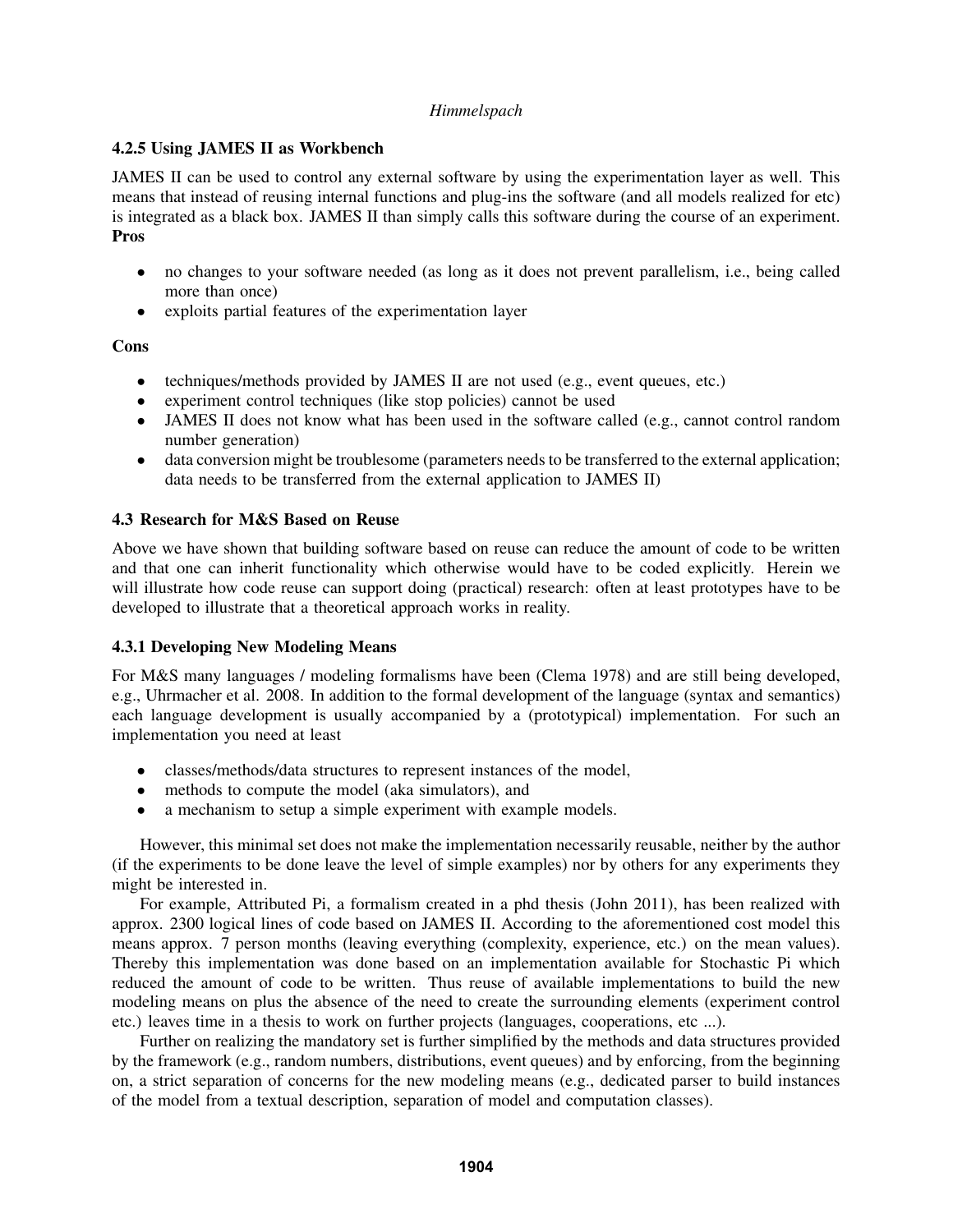#### 4.3.2 Developing New and Experimentation with Computation Means

Developing alternative computation schema for the computation of models has a long history in M&S. Among the reasons are the computational requirements imposed by the single computation of a model, those imposed by a set of such computations, and new hardware developments. However, the evaluation of such means usually implies that one has to realize

- classes/methods/data structures to represent instances of the model,
- the new computation means, and
- *n* computation means the new one shall be compared with.

This rather classical procedure may introduce a number of pitfalls (Johnson 2002) which can be partially avoided if such an endeavor is made based on a framework like JAMES II. At first utility methods / data structures reusable in the development of new computation means might be better evaluated and tested than those "quickly" implemented to test the new idea. A general help is the separation of concerns enforced by the framework as it helps to concentrate on the algorithm and as it supports the identification of exchangeable parts of an algorithm (e.g., random number generation, event queues). If the model means, the algorithm shall be developed for, has already been realized only the new algorithm has to be added, which can then be compared to the alternatives already available. This avoids biased implementations of the model (e.g., using data structures supporting a concrete algorithm, although this can still be done thanks to the fact that computation algorithms only work on interfaces of models in JAMES II, but then the old algorithms can still be used in the new comparison) as well as biased implementations of the algorithms the new one shall be compared with. Further on a suite of test models might already exist which does not only speed up the overall process: it adds a further level of fairness assuming that test models are around which ease the computation of a model by selected algorithms and not only the computation of the newly developed one.

By realizing a new algorithm based on such a framework you end up with the chance to use the new algorithm, without any additional efforts, in full grown experiments. Last but not least realizing such an algorithm based on such a framework helps preventing the situation that the new algorithm developed, which might be better than others, is rarely used at all: it can be deployed and easily be used by all those using the modeling means it has been created for. There are a number of examples where JAMES II has already been used for experiments with algorithms, e.g., (Himmelspach and Uhrmacher 2007a; Rybacki, Himmelspach, and Uhrmacher 2009) and where based on the framework the experimentation methodology for experiment with algorithms has been advanced (Ewald, Himmelspach, Jeschke, Leye, and Uhrmacher 2009).

#### 4.3.3 Developing New Techniques for Experiments

Besides models and computations means experiments in M&S might require further techniques (Himmelspach 2009; Ewald et al. 2010). Among those techniques for improving the scalability of the software, for optimization, validation, identification of patterns, warm up phases, computation stopping conditions, estimating the number replications, experiment design techniques, and so on. To experiment with any of these it is at least helpful if they can be evaluated based on a real experiment (with a real model). Without using a framework like JAMES II this means that aspects like experiment control, model classes, computation algorithm, etc. need to be implemented to test the new development. Adding them to an existing system allows a developer to concentrate solely on the new technique.

As one example the selection of "best performing" combination of algorithms to compute a model can be seen (Ewald, Himmelspach, and Uhrmacher 2008). Such a development is only possible if a portfolio of alternatives exist (algorithm combinations for different models per modeling means). Another example is the idea to control/steer simulation studies by using workflow technology (Rybacki, Himmelspach, Seib, and Uhrmacher 2010). Here the internal (hard coded) workflows of the framework are replaced by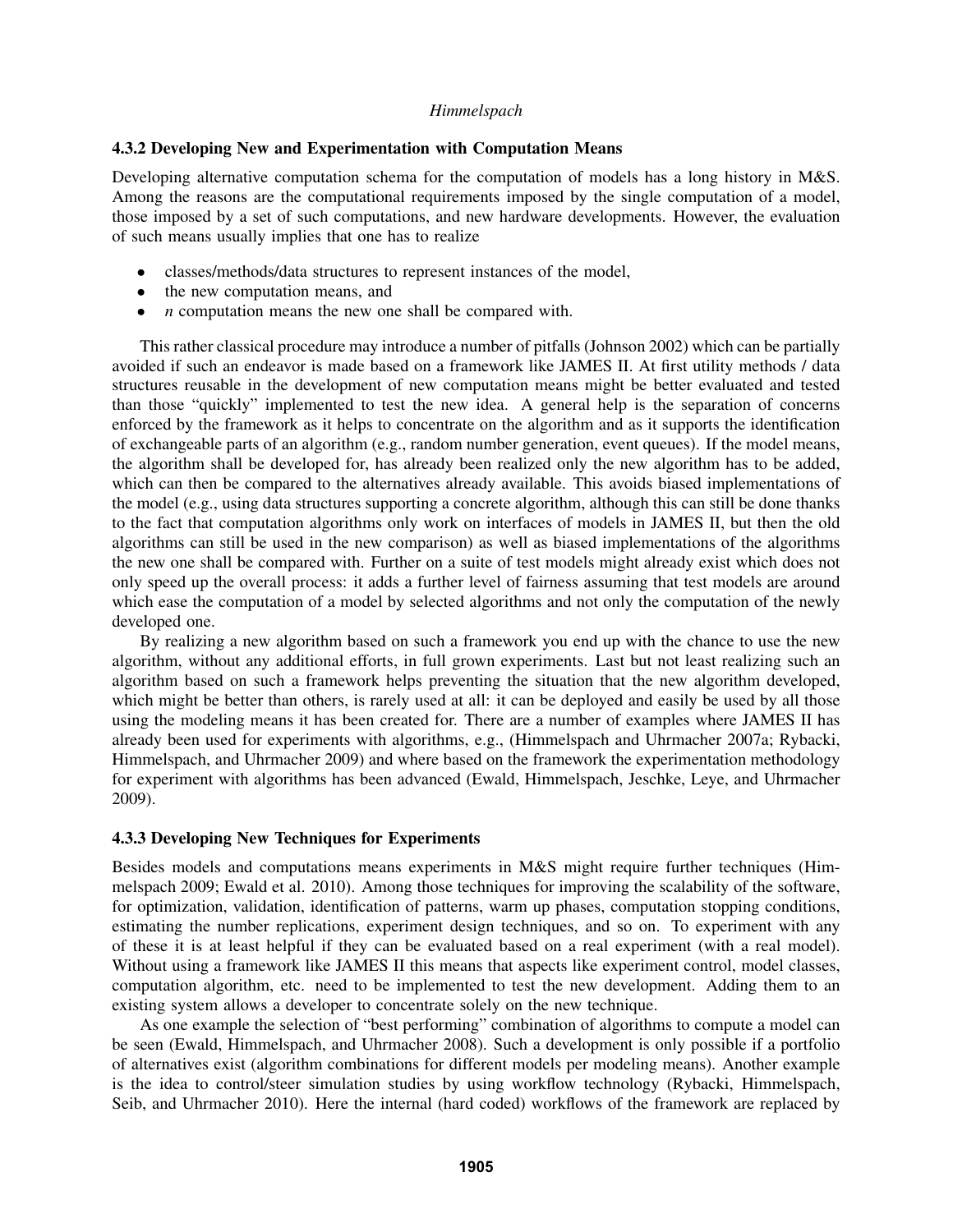exchangeable workflow definitions. Both examples can only be realized in mid to long term projects based on a well defined design and high reuse.

### 5 CONCLUSIONS

Due to the fact that software for M&S requires not only efficient and error free implementations of well known methods and data structures but also implementations of rather specific solutions (e.g., random number generators) implementations from scratch should be avoided as they are most likely very error prone. Reuse can help here as it avoids the re-implementation of such elements (if based on libraries and frameworks) and if reuse is based on frameworks even more complex workflows in software can be reused, further reducing efforts required and potential problems. Reuse requires a design based on the separations of concerns paradigm and implies the need to search for reusable elements and to establish trust in these. Our experience shows that frameworks created to ease the building of specialized M&S software, like JAMES II, can significantly reduce the overall workload, can speed up the development process of special solutions (e.g., add your own modeling formalism / computation algorithm) and immediately start with experiments (using optimization algorithms, parallel computation, etc.), and that they get better and better over the time as a whole interest group supports the maintenance process.

Although reuse helps to overcome quality issues reuse is not the sole key towards high quality code. Code development should nowadays be done supported by software development tools beyond the editor you are typing your code in. Tools created for supporting versioning and collaborative work, unit testing (continuously), static code analysis, and bug tracking should be used to further improve the quality of the software used for experiments in the computational sciences. Our experience shows that these tools, once installed, ease the development of software — for one person as well as for many persons projects.

### ACKNOWLEDGMENTS

The current version of JAMES II has been created based on the work realized by more than 50 supporters. Parts of the project have been funded by the DFG (German research foundation) in the project COSA.

#### **REFERENCES**

CERN 2012. "Colt". Accessed June 1, 2012. http://acs.lbl.gov/software/colt/.

- Clark, G., T. Courtney, D. Daly, D. Deavours, S. Derisavi, J. M. Doyle, W. H. Sanders, and P. Webster. 2001. "The Möbius Modeling Tool". In *9th international Workshop on Petri Nets and Performance Models (PNPM'01)*, edited by B. Haverkort and R. German, 241–250: IEEE.
- Clema, J. K. 1978. "General purpose tools for system simulation". In *ANSS '78: Proceedings of the 11th annual symposium on Simulation*, edited by P. N. Adams, E. W. Hawes, Jr., and R. A. Pierce, 37–60. Piscataway, NJ, USA: IEEE Press.
- Dalle, O., J. Ribault, and J. Himmelspach. 2009, December. "Design considerations for m&s software". In *Proceedings of the 2009 Winter Simulation Conference*, edited by M. D. Rossetti, R. R. Hill, B. Johansson, A. Dunkin, and R. G. Ingalls, 944–955. Piscataway, New Jersey: Institute of Electrical and Electronics Engineers, Inc.
- Elmqvist, H., S. E. Mattsson, and M. Otter. 1998, June. "Modelica The New Object-Oriented Modeling Language.". In *The 12th European Simulation Multiconference, ESM'98*, edited by R. N. Zobel and D. P. F. Möller, 127–131. Manchester, UK.
- Ewald, R., J. Himmelspach, M. Jeschke, S. Leye, and A. Uhrmacher. 2009, October. "Performance Issues in Evaluating Models and Designing Simulation Algorithms". In *Proceedings of the 1st HiBi conference*, edited by M. Valero and T. Mazza, 71–80. Piscataway, NJ: The Institute of Electrical and Electronics Engineers, Inc.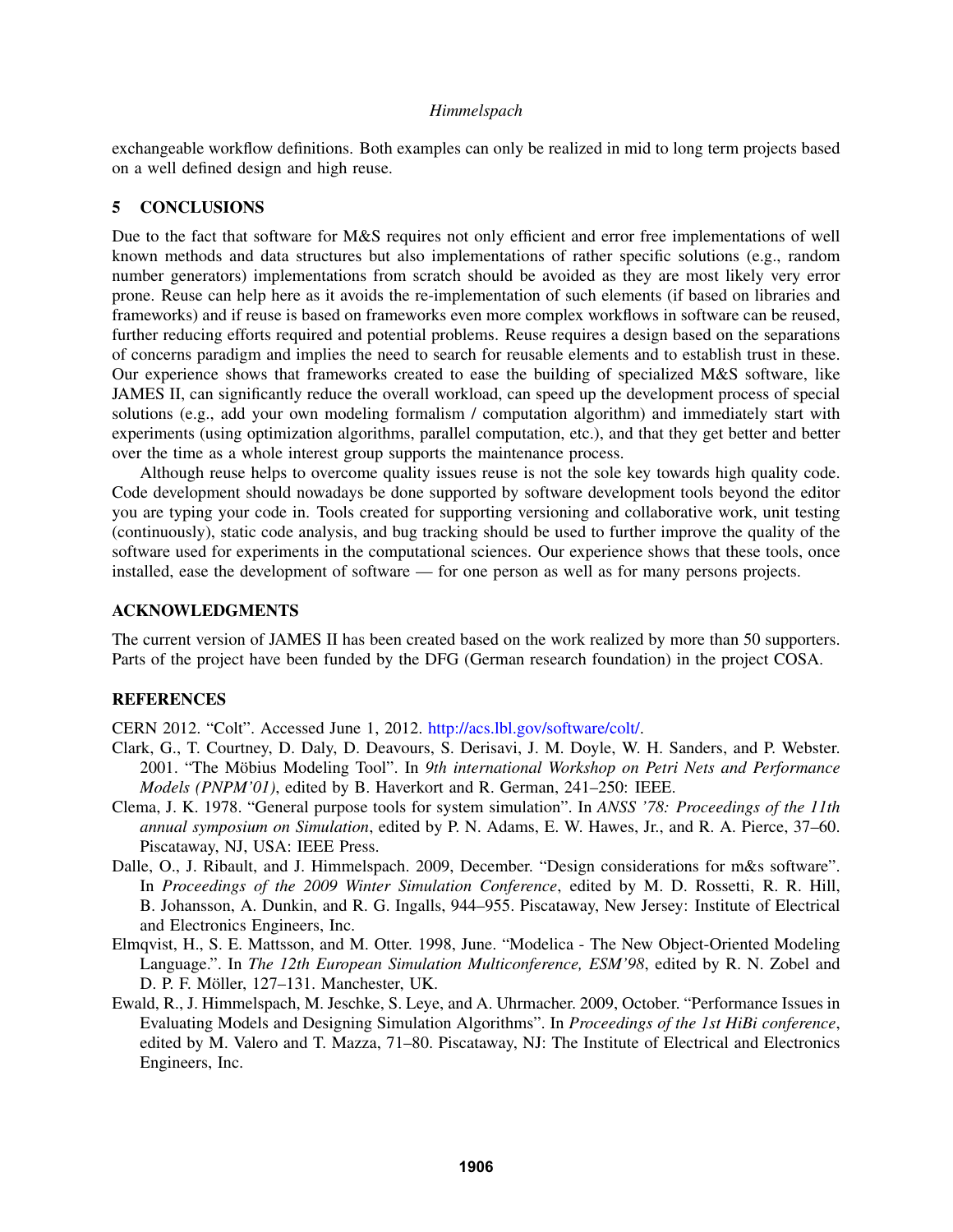- Ewald, R., J. Himmelspach, M. Jeschke, S. Leye, and A. M. Uhrmacher. 2010, January. "Flexible Experimentation in the Modeling and Simulation Framework JAMES II – Implications for Computational Systems Biology". *Briefings in Bioinformatics* 11 (3): 290–300.
- Ewald, R., J. Himmelspach, and A. M. Uhrmacher. 2008, June. "An Algorithm Selection Approach for Simulation Systems". In *22nd Workshop on Principles of Advanced and Distributed Simulation*, edited by J. Liu and F. Quaglia, 91–98. Piscataway, NJ: The Institute of Electrical and Electronics Engineers, Inc.
- Gamma, E., R. Helm, R. Johnson, and J. Vlissides. 1995. *Design Patterns: elements of reusable objectoriented software*. Addison-Wesley, Reading, MA, USA.
- Himmelspach, J. 2009, September. "Toward a Collection of Principles, Techniques, and Elements of Simulation Tools". In *First International Conference on Advances in System Simulation*, edited by W. E. Biles, K. Hawick, and L. Mönch, 56–61. Piscataway, NJ: Institute of Electrical and Electronics Engineers, Inc.
- Himmelspach, J., and A. M. Uhrmacher. 2007a, March. "The event queue problem and PDEVS". In *Proceedings of the DEVS Integrated M&S Symposium*, edited by J. Nutaro and X. Hu, 257–264. Norfolk, VA: SCS.
- Himmelspach, J., and A. M. Uhrmacher. 2007b, March. "Plug'n simulate". In *ANSS '07: Proceedings of the 40th Annual Simulation Symposium*, edited by H. Karatza and T. F. Znati, 137–143. Washington, DC, USA: The Institute of Electrical and Electronics Engineers, Inc.
- John, M. 2011. *Reaction constraints for the pi-calculus : a language for the stochastic and spatial modeling of cell-biological processes*. Berlin: Logos Verlag.
- Johnson, D. 2002. "A theoretician's guide to the experimental analysis of algorithms". In *Fifth and Sixth DIMACS Implentation Challenges*, edited by M. H. Goldwasser, D. S. Johnson, and C. C. McGeoch, 215–250. Providence: American Mathematical Society.
- Kuhl, F., R. Weatherly, and J. Dahmann. 2000. *Creating computer simulation systems An introduction to the High Level Architecture*. Prentice Hall, New York.
- L'Ecuyer, P., and E. Buist. 2005, December. "Simulation in java with SSJ". In *Proceedings of the 2005 Winter Simulation Conference*, edited by M. E. Kuhl, N. M. Steiger, F. B. Armstrong, and J. A. Joines, 611–620. Piscataway, New Jersey: Institute of Electrical and Electronics Engineers, Inc.
- Madsen, K. 2003. "Five years of framework building: lessons learned". In *Companion of the 18th annual ACM SIGPLAN conference on Object-oriented programming, systems, languages, and applications*, edited by G. L. Steele, Jr., R. P. Gabriel, and R. Crocker, 345–352: ACM Press.
- Merali, Z. 2010, October. "... why scientific programming does not compute". *Nature* 467:775–777.
- Minar, N., R. Burkhart, C. Langton, and M. Askenazi. 1996, June. "The SWARM simulation system: a toolkit for building multi-agent simulations". Technical report, Santa Fe Institute.
- Pawlikowski, K., H.-D. Jeong, and J.-S. Lee. 2002, January. "On credibility of simulation studies of telecommunication networks". *Communications Magazine, IEEE* 40 (1): 132–139.
- Perumalla, K. 2005, June. "µsik: A Micro-kernel for Parallel/Distributed Simulation Systems". In *Proceedings of the 19th Workshop on Principles of Advanced and Distributed Simulation*, edited by C. D. Carothers, S. J. Turner, and D. M. Nicol, 59–68. Washington, DC: IEEE Computer Society.
- Praehofer, H., J. Sametinger, and A. Stritzinger. 2001. "Concepts and architecture of a simulation framework based on the JavaBeans component model". *Future Gener. Comput. Syst.* 17 (5): 539–559.
- Röhl, M., and A. Uhrmacher. 2006, December. "Composing Simulations from XML-Specified Model Components". In *Proceedings of the 2006 Winter Simulation Conference*, edited by L. F. Perrone, F. P. Wieland, J. Liu, B. G. Lawson, D. M. Nicol, and R. M. Fujimoto, 1083–1090. Piscataway, New Jersey: Institute of Electrical and Electronics Engineers, Inc.
- Rybacki, S., J. Himmelspach, E. Seib, and A. M. Uhrmacher. 2010, December. "Using workflows in M&S software". In *Proceedings of the 2010 Winter Simulation Conference*, edited by B. Johansson, S. Jain,